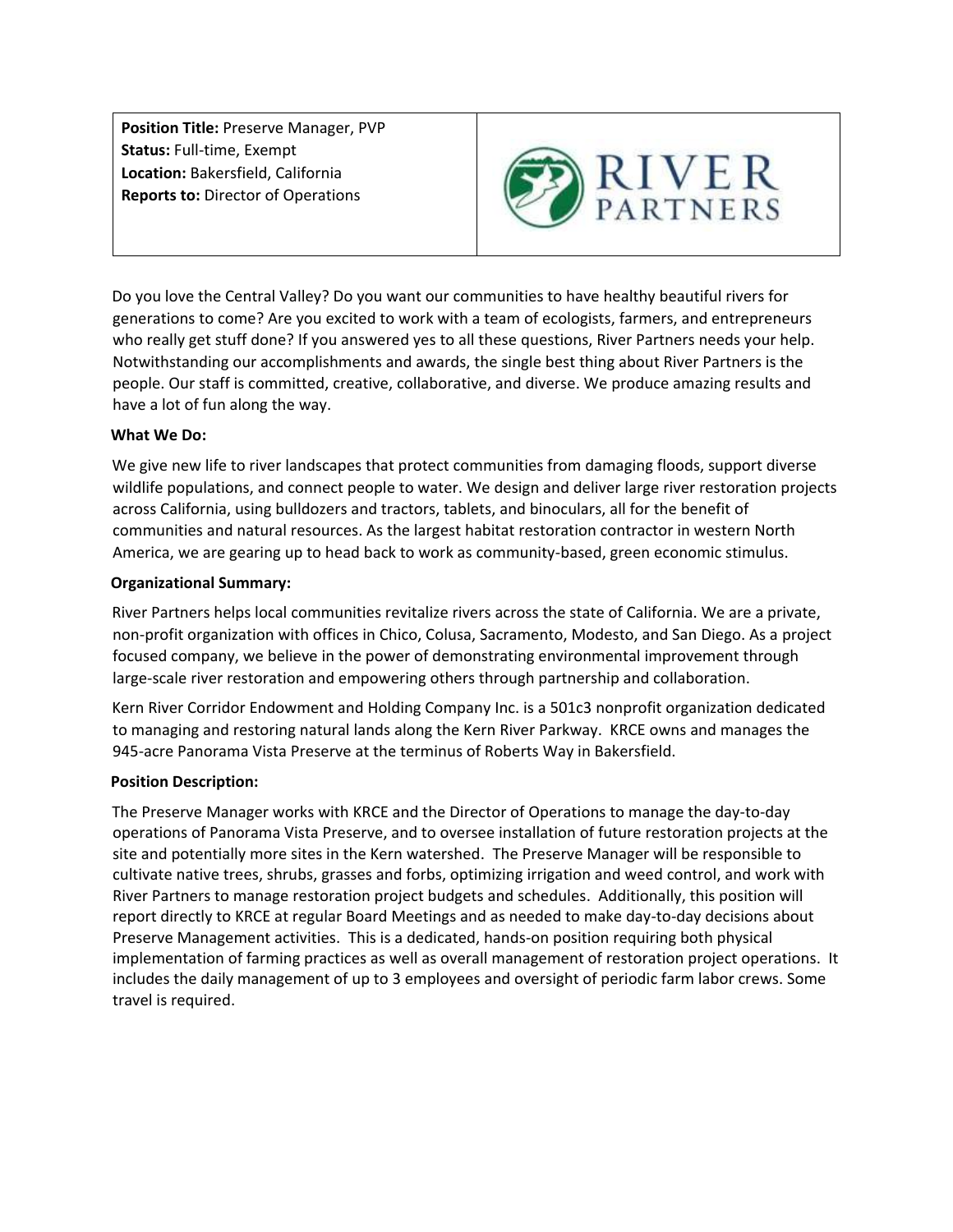# **Essential functions and responsibilities of this position include:**

- Attend bi-monthly KRCE Board Meetings, be prepared to make a report to the Board on the day to day happenings on the Preserve for the prior two months
- A KRCE Board Member will be assigned to liaison directly with this position for day to day questions and Preserve Management issues
- Make all decisions regarding the day to day management of the groves.
- Be in charge of all field operations and field employees at PVP.
- See that all areas of the Preserve are well maintained.
- Have management of the water system to the groves including the solar, pumps and water storage.
- Assure that water is turned on and off at scheduled times.
- Check for water lines for leaks, clogs, breaks, etc., and direct their repair as needed.
- Be responsible for all maintenance and operation of Preserve equipment and facilities.
- Manage any field employees and any college interns.
- Assist Board members including the Trails Manager and the Education Outreach Coordinator at their request.
- Wash off Solar Panels as needed.
- Keep bathroom clean purchase toilet paper and replace as needed
- Mow around Kiosk, parking lot, nursery and other areas as needed.
- Pick up trash in the parking lot on a weekly basis.
- Pick Up trash in the Preserve.
- Operate the Gator and Tractor as needed.
- Leave vacate Notices at homeless camps and follow up. Clean trash left.
- Purchase gas & diesel as needed for Tractor & Gator.
- Take gator & tractor to Kern Machinery for repair and maintenance as required.
- Take mowers, chain saw, compressor, pruner to Kern River Power for repairs.
- Make sure facilities and gate are locked before leaving daily.
- Collaborate with River Partners Science team to identify and collect ecologically important native grasses and forbs from PVP.
- Manage vendors and labor crews to make sure deliverables and safety goals are met
- Initiate and direct changes to increase efficiency and meet objectives.
- Establish and coordinate productive partnerships with the agricultural community, conservation organizations, and local, state, and federal agencies.
- Other duties as requested.

## **Qualifications:**

- BS in agriculture or related fields are encouraged to apply. Relevant work experience in production agriculture and ecological restoration may substitute for college degree.
- Three to ten years of appropriate work experience in production agriculture or ecological restoration.
- Proven ability to delegate and coordinate a series of tasks on a tight deadline.
- Demonstrate an understanding of farming practices and native plant cultivation.
- Proven success in managing multiple simultaneous projects and deadlines while successfully meeting project objectives within budget.
- Multiple spoken languages preferred but not required.
- Experience working with Microsoft Office Suite software.